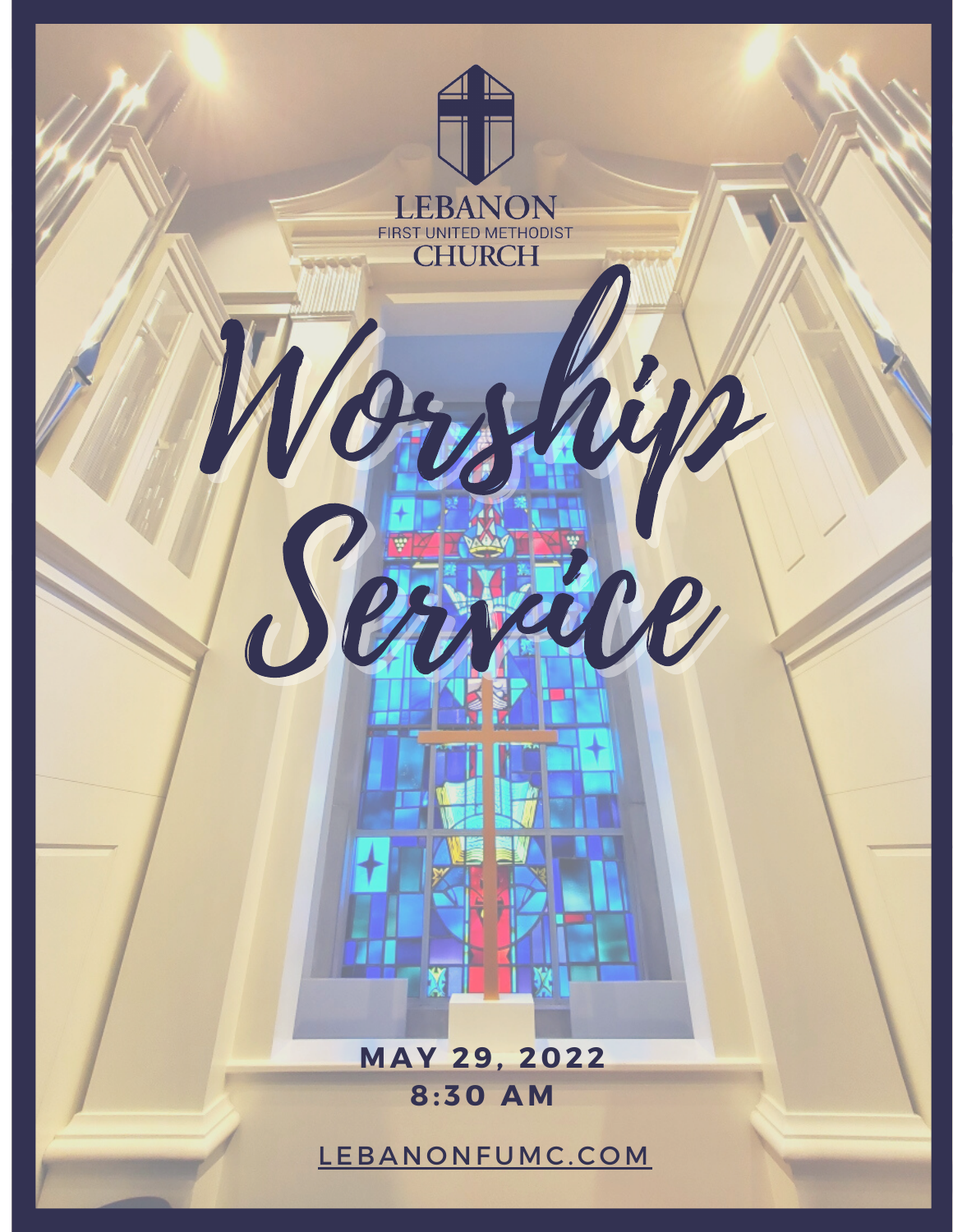Order of Worship

# **GATHERING**

\*Opening Song Welcome & Announcements \*Passing of the Peace

"Firm Foundation (He Won't)" Pastor Steve Boutell

Leader: May the peace of Christ be with you. **Congregation: And also with you.** *Please greet one another in ways with which both you and others are comfortable.*

\*Song of Praise

"Light of the World (Sing Hallelujah)"

# **PROCLAMATION & RESPONSE**

Children's Moment Scripture Reading Way Maker: God Makes a Way Through the Walls in Our Lives Sermon Response / Offertory A Prayer for Memorial Day

Rebecca Gwynn-Dixon Joshua 6:1-5 Pastor Ryan Bennett

> "Know You Will" Pastor Steve Boutell

## **SENDING FORTH**

\*Benediction \*Closing Song Pastor Ryan Bennett "Freedom Song"

*\*Please stand as you are able, in body or in spirit.*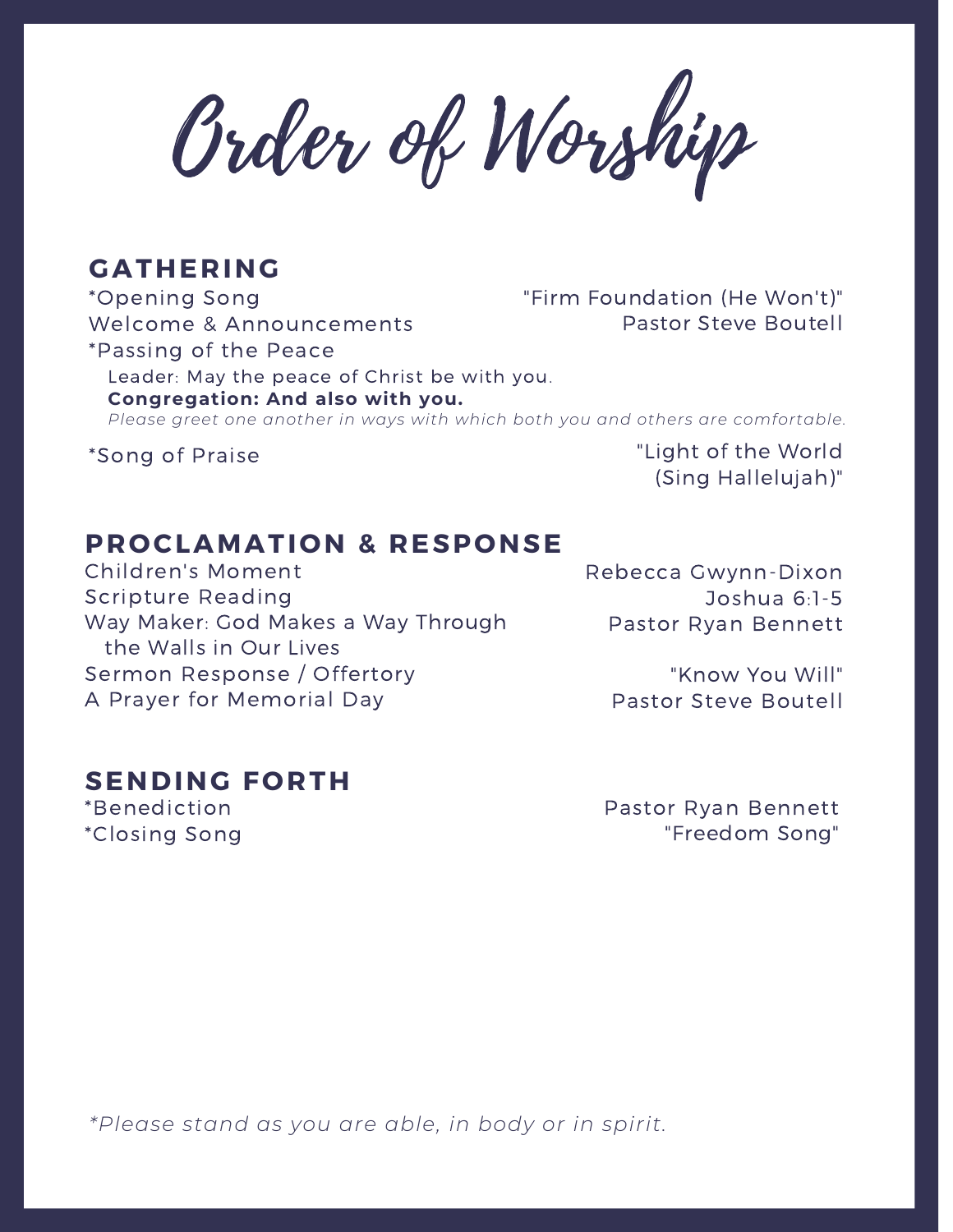Worship Notes

**ALTAR FLOWERS ARE PLACED TODAY:** In honor of Gretchen's birthday and Abby's graduation by the Gibson family

Top 5 This Week

### **HAPPENING NOW — PROJECT TRANSFORMATION SIGN-UPS**

PT is coming soon, and we do not yet have the minimum number of readers we need signed up. Happens June 6-9, see Rebecca Gwynn-Dixon for details.

#### **HAPPENING NOW — VBS REGISTRATION**

VBS is right around the corner! Register your PreK-8th Grade students at lebanonfumc.com anytime or in the Narthex (Lobby).

#### **TOMORROW, 5/30 — OFFICES CLOSED**

Church Offices will be closed all day tomorrow in observance of Memorial Day. We will reopen for regular hours on Tuesday.

#### **BEGINNING JUNE 1 — YOUTH SUMMER WEEKLY MEETUPS**

All 7th-12th Graders are invited to meet Mondays at Noon for Lunch with Mandy and Wednesdays at 6PM for Mystery Meets adventures! See Mandy Rogers for details.

#### **BEGINNING JUNE 1 — JUNE BIBLE READING PLAN**

Our next church-wide Bible reading plan begins June 1. Pick up a bookmark in the Narthex, and see Pam Vandever if you are not already on our e-mail list.